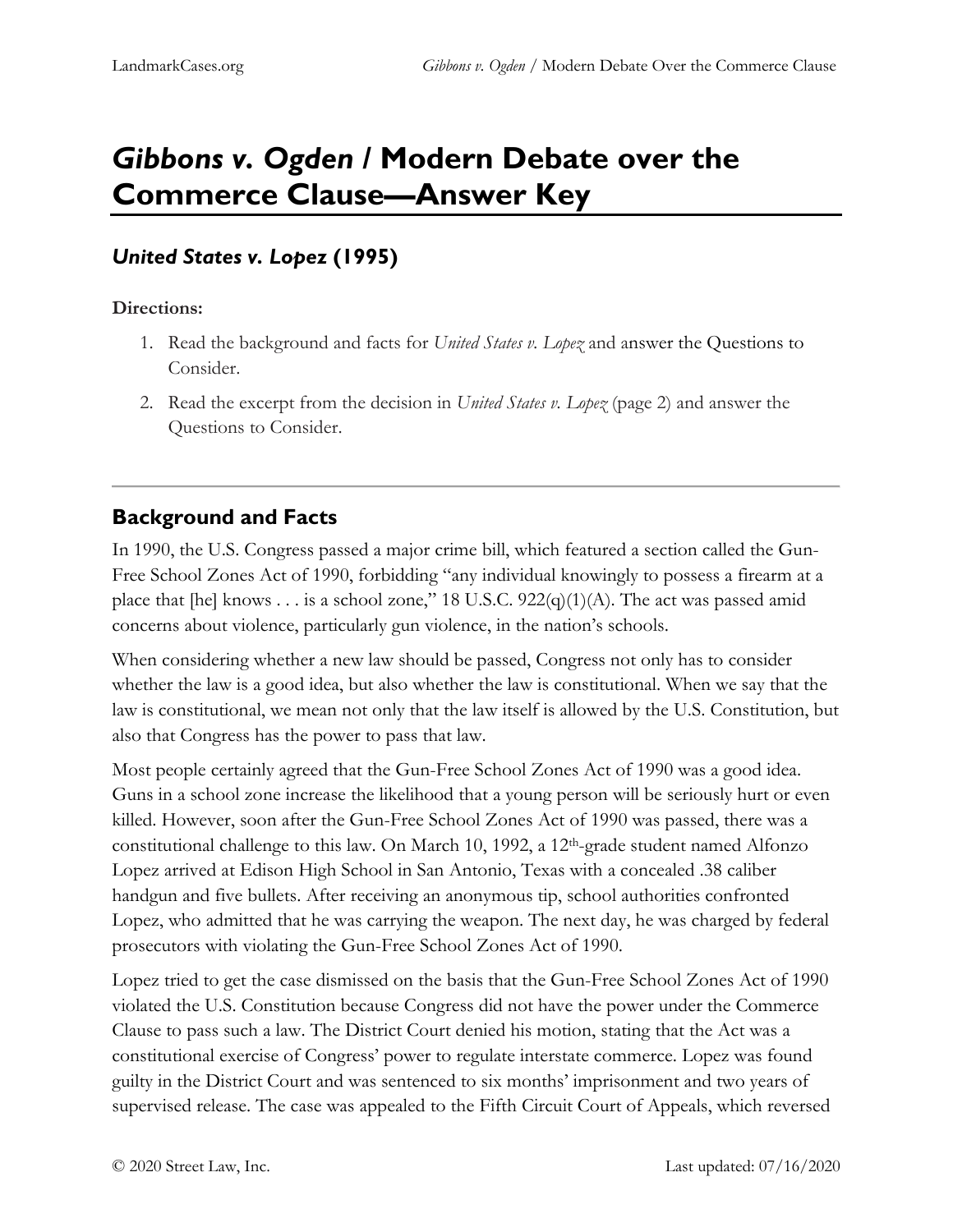the District Court's decision. The Court of Appeals held that the Gun-Free School Zones Act of 1990 was beyond Congress' power to regulate interstate commerce. The case was then appealed to the Supreme Court of the United States.

## **Questions to Consider**

Answer the following questions. Consider Chief Justice Marshall's decision in the *Gibbons v. Ogden* case, as well as previous laws that have been passed relying on the Commerce Clause as their basis.

1. What arguments could be made in favor of Lopez (the act is unconstitutional)?

The Gun-Free School Zones Act of 1990 violates the U.S. Constitution because Congress did not have the power under the Commerce Clause to pass such a law. There is no interstate commerce involved in carrying a weapon.

2. What arguments could be made in favor of the United States (the act is constitutional)?

The Gun-Free School Zones Act of 1990 is a constitutional exercise of Congress' power to regulate interstate commerce because firearms are bought and sold over state lines and because violence in schools causes a disruption in education which will affect interstate commerce.

### **Excerpt from the Decision**

*REHNQUIST, C. J., delivered the opinion of the Court, in which O'CONNOR, SCALIA, KENNEDY, and THOMAS joined. KENNEDY filed a concurring opinion, in which O'CONNOR joined. THOMAS filed a concurring opinion. STEVENS and SOUTER filed dissenting opinions. BREYER filed a dissenting opinion, in which STEVENS, SOUTER, and GINSBURG joined.* 

We start with first principles. The Constitution creates a Federal Government of enumerated powers. See Art. I, Section 8. As James Madison wrote: "The powers delegated by the proposed Constitution to the federal government are few and defined. Those which are to remain in the State governments are numerous and indefinite."

The Constitution delegates to Congress the power "[t]o regulate Commerce with foreign Nations, and among the several States, and with the Indian Tribes." Art. I, Section 8, cl. 3. The Court, through Chief Justice Marshall, first defined the nature of Congress' commerce power in Gibbons v. Ogden, 9 Wheat. 1, 189-190 (1824): "Commerce, undoubtedly, is traffic, but it is something more: it is intercourse. It describes the commercial intercourse between nations, and parts of nations, in all its branches, and is regulated by prescribing rules for carrying on that intercourse."

The commerce power "is the power to regulate; that is, to prescribe the rule by which commerce is to be governed. This power, like all others vested in Congress, is complete in itself, may be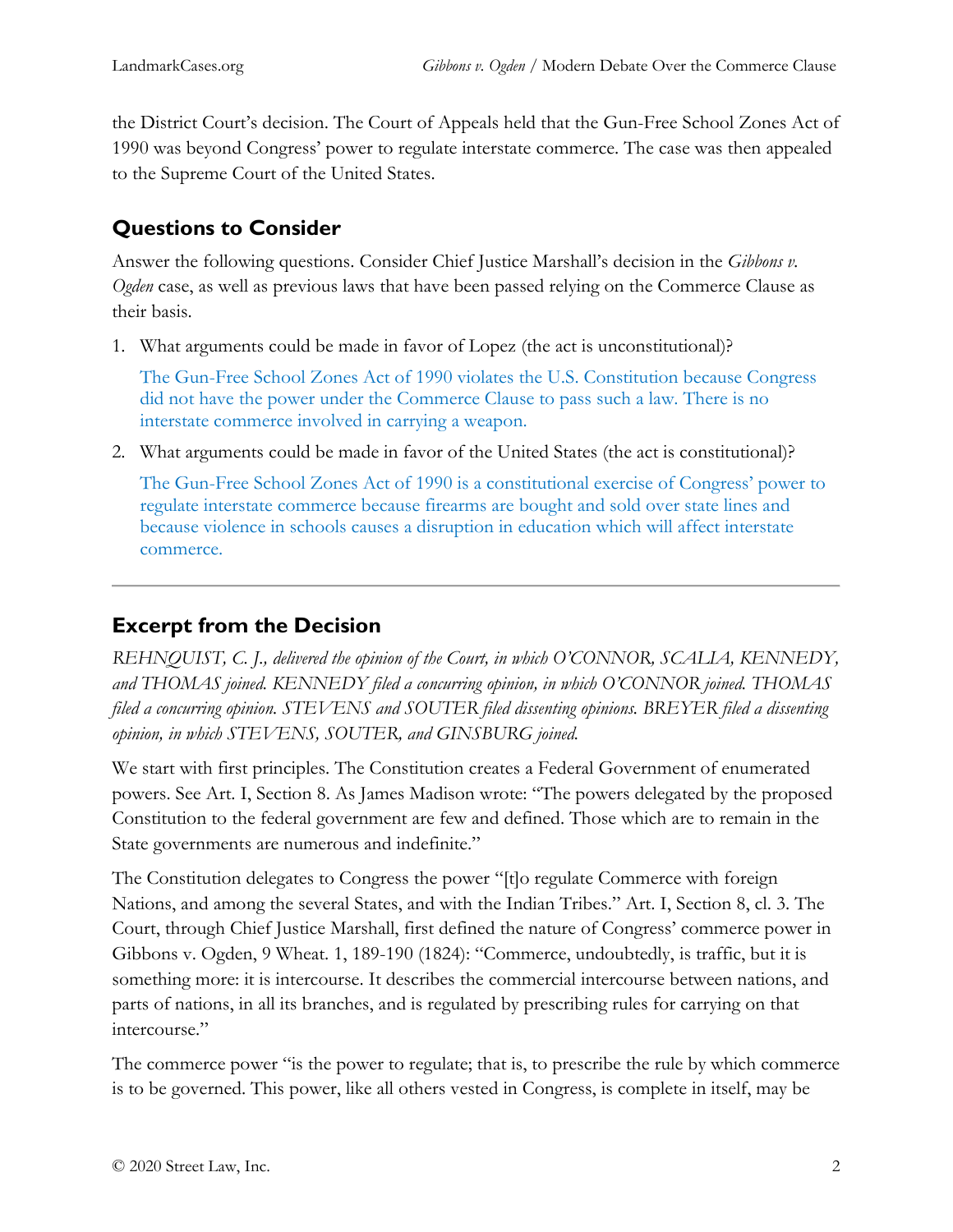exercised to its utmost extent, and acknowledges no limitations, other than are prescribed in the constitution." Id., at 196. The Gibbons Court, however, acknowledged that limitations on the commerce power are inherent in the very language of the Commerce Clause.

It is not intended to say that these words comprehend that commerce, which is completely internal, which is carried on between man and man in a State, or between different parts of the same State, and which does not extend to or affect other States. Such a power would be inconvenient, and is certainly unnecessary.

Comprehensive as the word 'among' is, it may very properly be restricted to that commerce which concerns more States than one . . . . The enumeration presupposes something not enumerated; and that something, if we regard the language, or the subject of the sentence, must be the exclusively internal commerce of a State." Id., at 194-195.

*Jones & Laughlin Steel* [and other cases] ushered in an era of Commerce Clause jurisprudence that greatly expanded the previously defined authority of Congress under that Clause. In part, this was a recognition of the great changes that had occurred in the way business was carried on in this country. Enterprises that had once been local or at most regional in nature had become national in scope. But the doctrinal change also reflected a view that earlier Commerce Clause cases artificially had constrained the authority of Congress to regulate interstate commerce.

But even these modern-era precedents which have expanded congressional power under the Commerce Clause confirm that this power is subject to outer limits. In *Jones & Laughlin Steel*, the Court warned that the scope of the interstate commerce power "must be considered in the light of our dual system of government and may not be extended so as to embrace effects upon interstate commerce so indirect and remote that to embrace them, in view of our complex society, would effectually obliterate the distinction between what is national and what is local and create a completely centralized government."

[W]e have identified three broad categories of activity that Congress may regulate under its commerce power. First, Congress may regulate the use of the channels of interstate commerce. Second, Congress is empowered to regulate and protect the instrumentalities of interstate commerce, or persons or things in interstate commerce, even though the threat may come only from intrastate activities. Finally, Congress' commerce authority includes the power to regulate those activities having a substantial relation to interstate commerce i.e., those activities that substantially affect interstate commerce.

We now turn to consider the power of Congress, in the light of this framework, to enact [the Gun Free School Zones Act of 1990]. The first two categories of authority may be quickly disposed of. Thus, if [the Act] is to be sustained, it must be under the third category as a regulation of an activity that substantially affects interstate commerce.

The Government's essential contention, in fine, is that we may determine here that [the Act] is valid because possession of a firearm in a local school zone does indeed substantially affect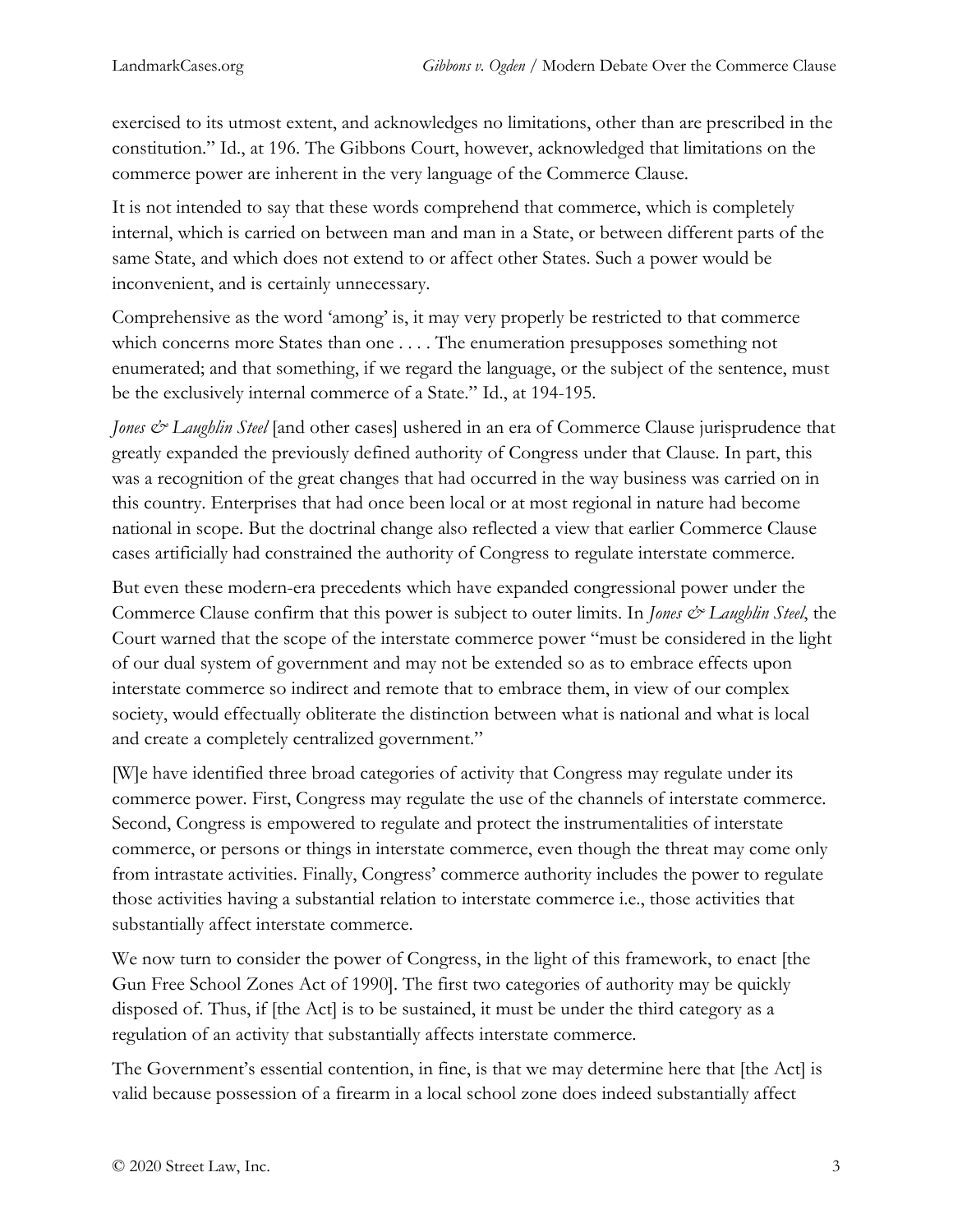interstate commerce. The Government argues that possession of a firearm in a school zone may result in violent crime and that violent crime can be expected to affect the functioning of the national economy in two ways. First, the costs of violent crime are substantial, and, through the mechanism of insurance, those costs are spread throughout the population. Second, violent crime reduces the willingness of individuals to travel to areas within the country that are perceived to be unsafe. The Government also argues that the presence of guns in schools poses a substantial threat to the educational process by threatening the learning environment. A handicapped educational process, in turn, will result in a less productive citizenry. That, in turn, would have an adverse effect on the Nation's economic wellbeing. As a result, the Government argues that Congress could rationally have concluded that [the Act] substantially affects interstate commerce

Under the theories that the Government presents in support of [the Act], it is difficult to perceive any limitation on federal power, even in areas such as criminal law enforcement or education where States historically have been sovereign. Thus, if we were to accept the Government's arguments, we are hard pressed to posit any activity by an individual that Congress is without power to regulate.

For instance, if Congress can, pursuant to its Commerce Clause power, regulate activities that adversely affect the learning environment, then, a fortiori, it also can regulate the educational process directly. Congress could determine that a school's curriculum has a "significant" effect on the extent of classroom learning. As a result, Congress could mandate a federal curriculum for local elementary and secondary schools because what is taught in local schools has a significant "effect on classroom learning" and that, in turn, has a substantial effect on interstate commerce.

[This] rationale lacks any real limits because, depending on the level of generality, any activity can be looked upon as commercial. Under the dissent's rationale, Congress could just as easily look at child rearing as "fall[ing] on the commercial side of the line" because it provides a "valuable service - namely, to equip [children] with the skills they need to survive in life and, more specifically, in the workplace." . . . We do not doubt that Congress has authority under the Commerce Clause to regulate numerous commercial activities that substantially affect interstate commerce and also affect the educational process. That authority, though broad, does not include the authority to regulate each and every aspect of local schools

The possession of a gun in a local school zone is in no sense an economic activity that might, through repetition elsewhere, substantially affect any sort of interstate commerce. Respondent was a local student at a local school; there is no indication that he had recently moved in interstate commerce, and there is no requirement that his possession of the firearm have any concrete tie to interstate commerce.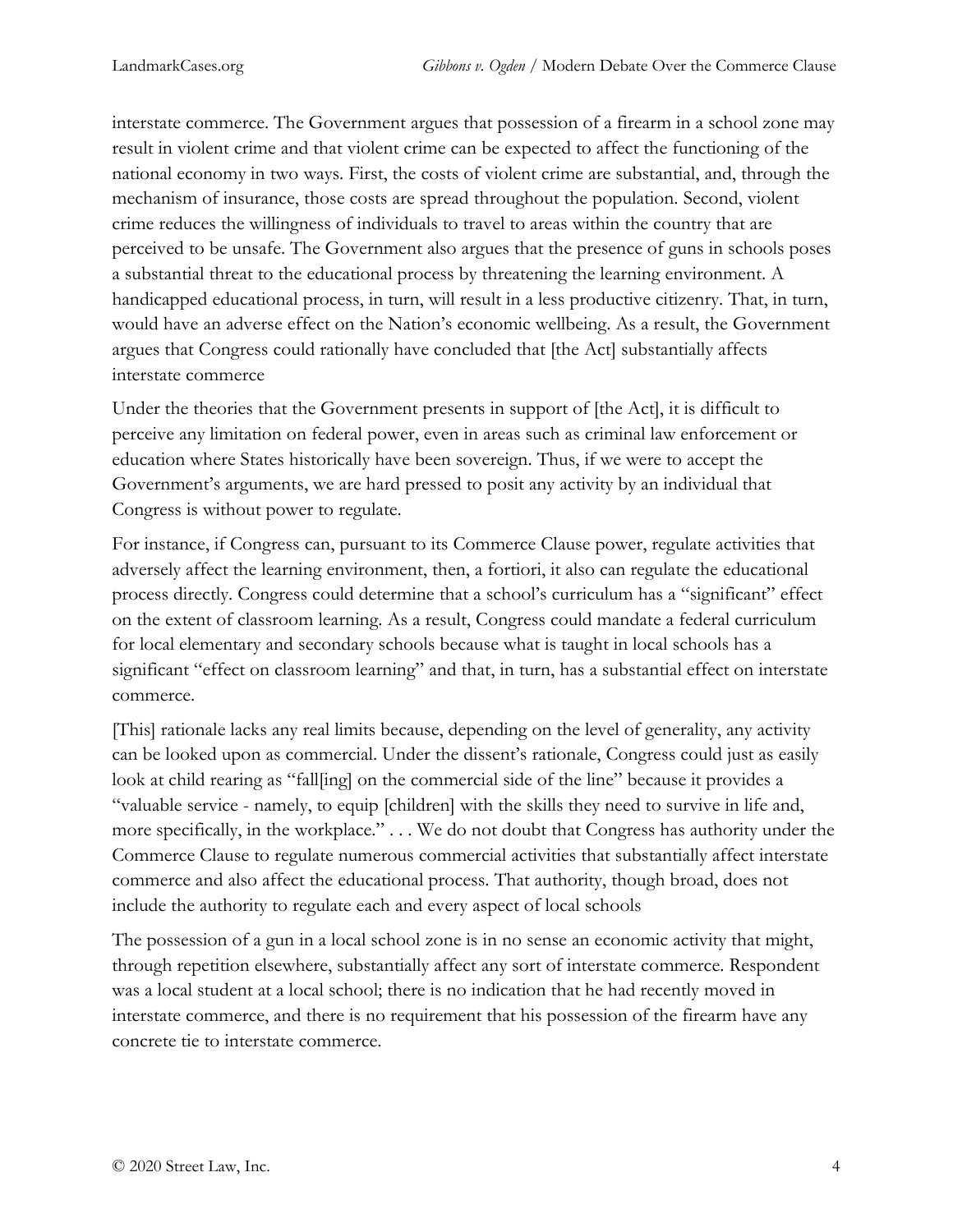To uphold the Government's contentions here, we would have to pile inference upon inference in a manner that would bid fair to convert congressional authority under the Commerce Clause to a general police power of the sort retained by the States.

# **Questions to Consider**

1. Chief Justice Rehnquist cites three important first principles on which the decision in this case is based. What are they?

The first principles mentioned by Chief Justice Rehnquist include:

- the Constitution created a federal system of government of enumerated powers;
- the Constitution delegates to Congress the power to regulate commerce with foreign nations and among the several states; and
- the commerce power "is the power to regulate; that is, to prescribe the rule by which commerce is to be governed, but this power is limited.
- 2. Chief Justice Rehnquist says that the *Jones* case ushered in an era where Congress's power has greatly expanded. According to Chief Justice Rehnquist, what accounts for this expansion of power?

"This [expansion of power] was a recognition of the great changes that had occurred in the way business was carried on in this country. Enterprises that had once been local or at most regional in nature had become national in scope. But the doctrinal change also reflected a view that earlier Commerce Clause cases [see activity titled "How Interpretation of the Commerce Power Has Changed Over Time"] artificially had constrained the authority of Congress to regulate interstate commerce.

- 3. What limits are there on Congress's authority according to Chief Justice Rehnquist? The power of Congress must "not be extended so as to embrace effects upon interstate commerce so indirect and remote that to embrace them, in view of our complex society, would effectually obliterate the distinction between what is national and what is local and create a completely centralized government." In other words, Congress's actions must really be tied to interstate commerce; if we allow our interpretation of what constitutes interstate commerce to expand too much, then Congress will be allowed to legislate on any matter, even those that are obviously in the jurisdiction of states. This is not what the Framers intended.
- 4. What argument does the United States make to support their case that the Gun-Free School Zones Act substantially affects interstate commerce? Would you characterize this argument as a strict or a loose interpretation of the Commerce Clause power? The Government claims that possession of a firearm in a school zone affects interstate commerce in several ways. First, the costs of violent crime are high and society as a whole must bear those costs. Second, "violent crime reduces the willingness of individuals to travel to areas within the country that are perceived to be unsafe." The Government also contends that the presence of guns in school areas disrupts the educational process, which then creates a less productive citizenry, thus hindering interstate commerce.
- 5. In challenging the argument of the United States, Chief Justice Rehnquist uses the slippery slope rationale. What does Chief Justice Rehnquist contend? Do you agree or disagree? Explain.